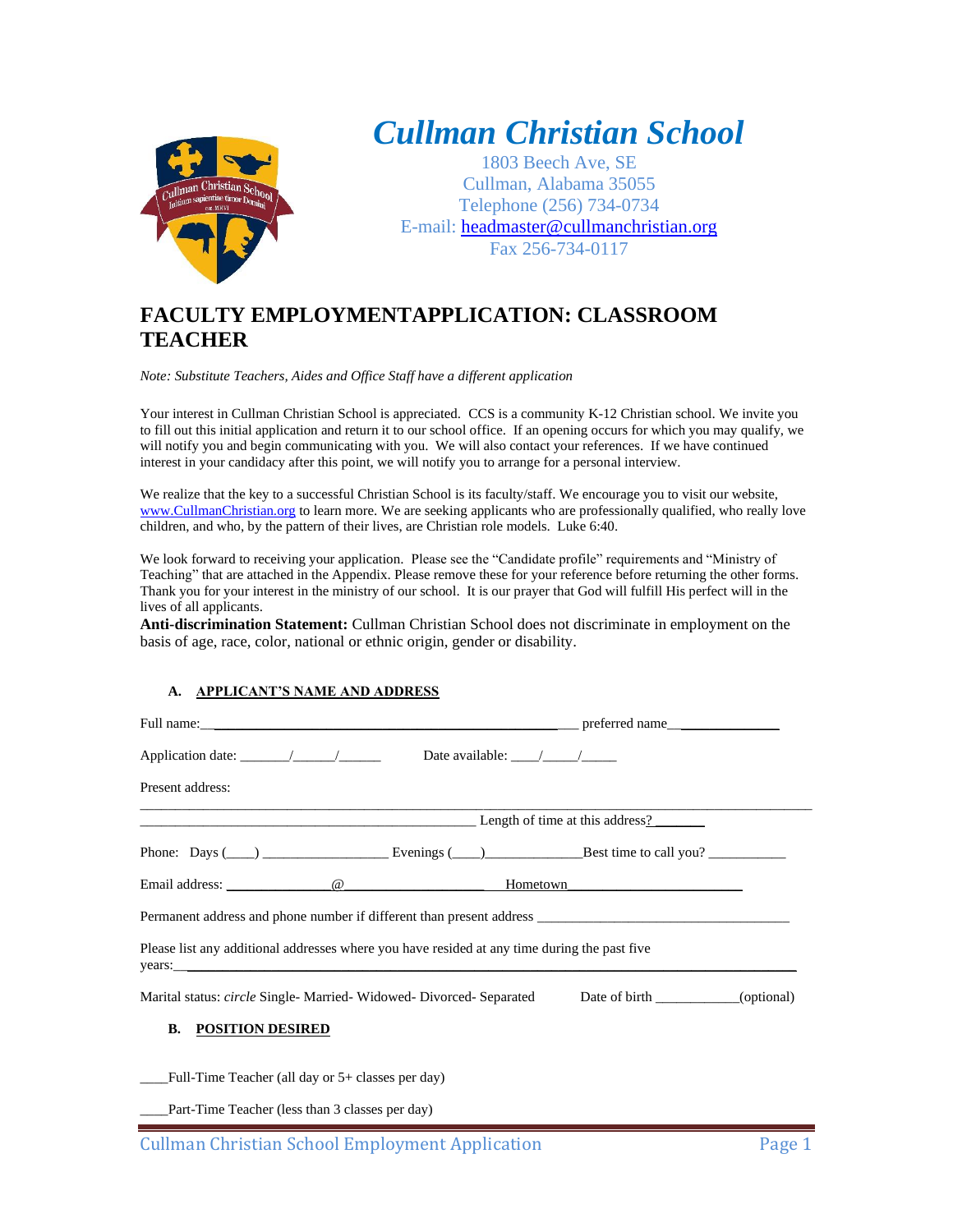Please indicate  $1<sup>st</sup>$ ,  $2<sup>nd</sup>$ , and  $3<sup>rd</sup>$  choice in the parenthesis. Then to the right please indicate the grades or subjects in order of preference:

- ( ) Kindergarten ( ) Elementary \_\_\_\_\_\_\_( ) Middle School \_\_\_\_\_\_\_\_ ( )High School \_\_\_\_\_
- $($   $)$ Coach  $($   $)$ Principal  $($   $)$ other

How did you learn about the position for which you are applying?

U.S. citizen \_\_\_, Non-U.S. citizen \_\_\_if noncitizen, can you submit verification of your legal right to work in the USA? Yes  $\_\_\_\$  No  $\_\_\_\$ 

Please list activities or sports for which you would be capable and willing to direct, sponsor or coach. (Indicate grade or ability levels):

What would you like to be doing five years from now?

Please list your hobbies and personal interests:

#### **C. CHRISTIAN BACKGROUND**

1. In your *own* handwriting, briefly give your Christian testimony.

- 2. Please describe how/what you would explain as God's plan of salvation to one of your students.
- 3. Please carefully read our Statement of Faith below and indicate your degree of support.

**1. We believe in the inspiration and authority of Scripture.** The Bible is the written Word of God, without error and infallible, and the divine authority in all matters of faith and life. **2. We believe in one God who exists in three persons.** God the Father, God the Son, and God the Holy Spirit

are the same in substance, equal in power and glory.

**<sup>3.</sup> We believe in the majesty and sovereignty of God.** The personal Triune God of the Bible owns and controls all things according to the counsel of His will.

**<sup>4.</sup> We believe that God created the universe out of nothing.** God alone has existed from all eternity past and in His wisdom decided to create the universe using nothing which had pre-existed.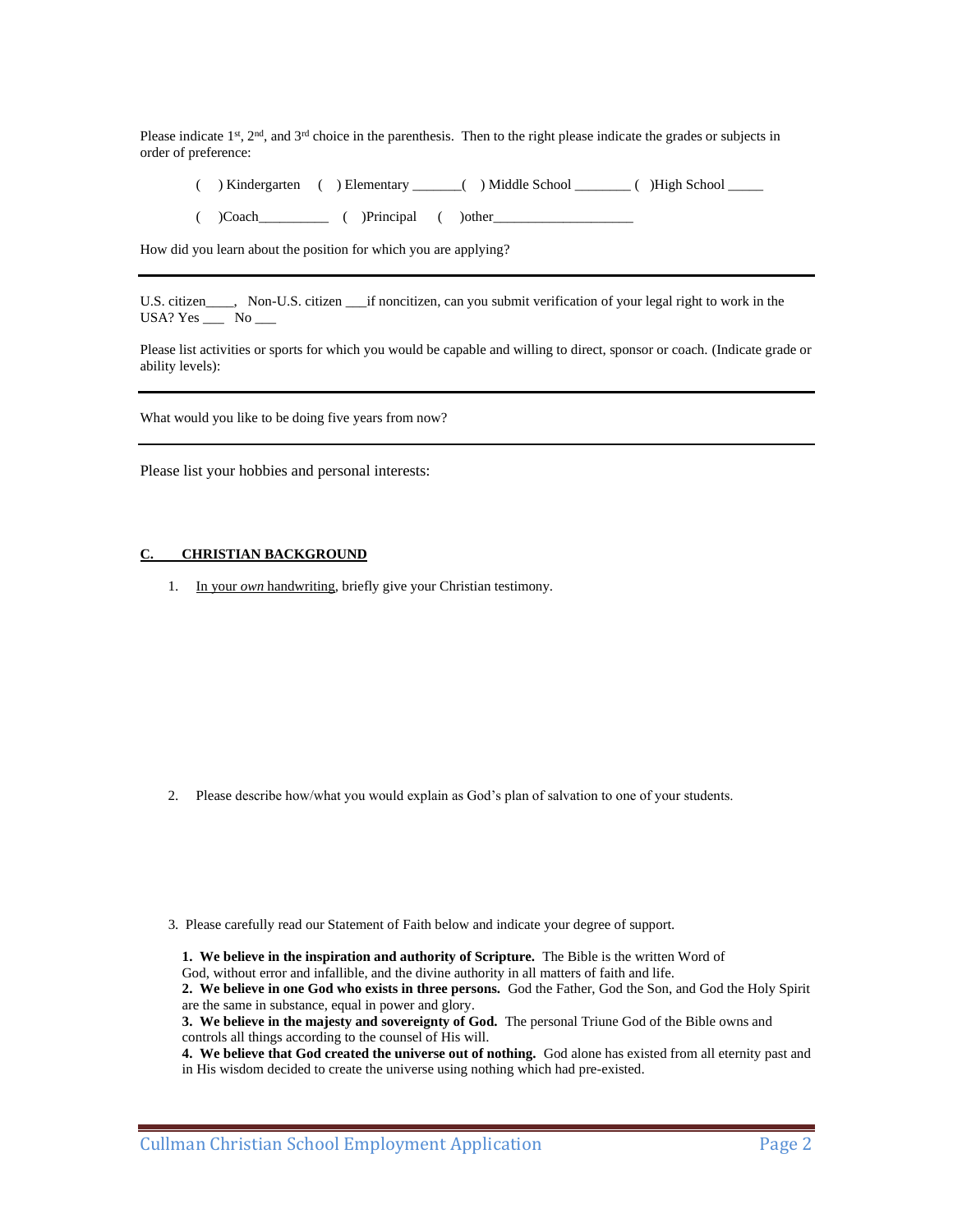**5. We believe that mankind was created by God.** Man did not evolve from other species but was created by God. He was created with dignity in that he was made in God's image and created in humility in that his purpose was and still is to glorify God and to enjoy Him forever.

**6. We believe in the fall of mankind into sin.** The voluntary sin of Adam resulted in mankind's total depravity. Thus, all men are sinners and are not able to please God on their own merit or save themselves. **7. We believe in God's gracious plan of salvation.** God in His mercy chose to provide a means of salvation for mankind through the substitutionary atonement of Christ. Jesus Christ died on a cross to save us from our sins and He is the only mediator between God and man.

**8. We believe that God applies the salvation earned by Christ to us through the Holy Spirit.** The Holy Spirit calls us to Himself, convincing us of our sin, and persuading and enabling us to receive Jesus Christ by faith.

**9. We believe that we are justified and sanctified by faith in Jesus Christ alone.** God declares sinners righteous through the perfect obedience of Christ and He then works His power in them, enabling them to progress in holiness through the Word and Spirit.

**10. We believe in Second Coming of Jesus Christ to judge the world.** Christ will bring all things to consummation at the judgment, taking His own to be with Him in the new heavens and new earth. All others will be cast into hell forever.

\_\_\_ I fully support the Statement as written without mental reservations.

 \_\_\_ I support the statement except for the area(s) listed and explained below. (The exceptions represent either disagreements or items for which I have not yet formed an opinion or conviction.)

Denominational preference? What is your local church affiliation? \_\_\_\_\_\_\_\_\_\_\_\_\_\_\_\_\_\_\_\_\_\_\_\_\_\_\_\_\_\_\_\_\_\_\_\_\_

Are you presently a member in good standing?  $Y \ N$  Years?

Do you believe the Bible to be the ONLY inspired and infallible Word of God, our final authority in all matters of faith, truth and conduct? Yes \_\_\_ No \_\_\_

In what church activities are you involved and with what degree of regularity?

What other Christian service have you done since becoming a Christian?

Are you capable of teaching a Bible class?  $\Box$  If yes, what would be your subject preferences?

Describe your routine of personal Bible study and prayer.

What books have you read recently that have helped you spiritually?

#### **D. PROFESSIONAL QUALIFICATIONS FOR TEACHERS** – (non-faculty applicants can skip section D.)

 \**Please attach photocopies of all your postsecondary transcripts. Should you be offered a position, official copies of your transcripts must be provided to the school for inclusion in your personnel file.*

What degree or degrees do you hold?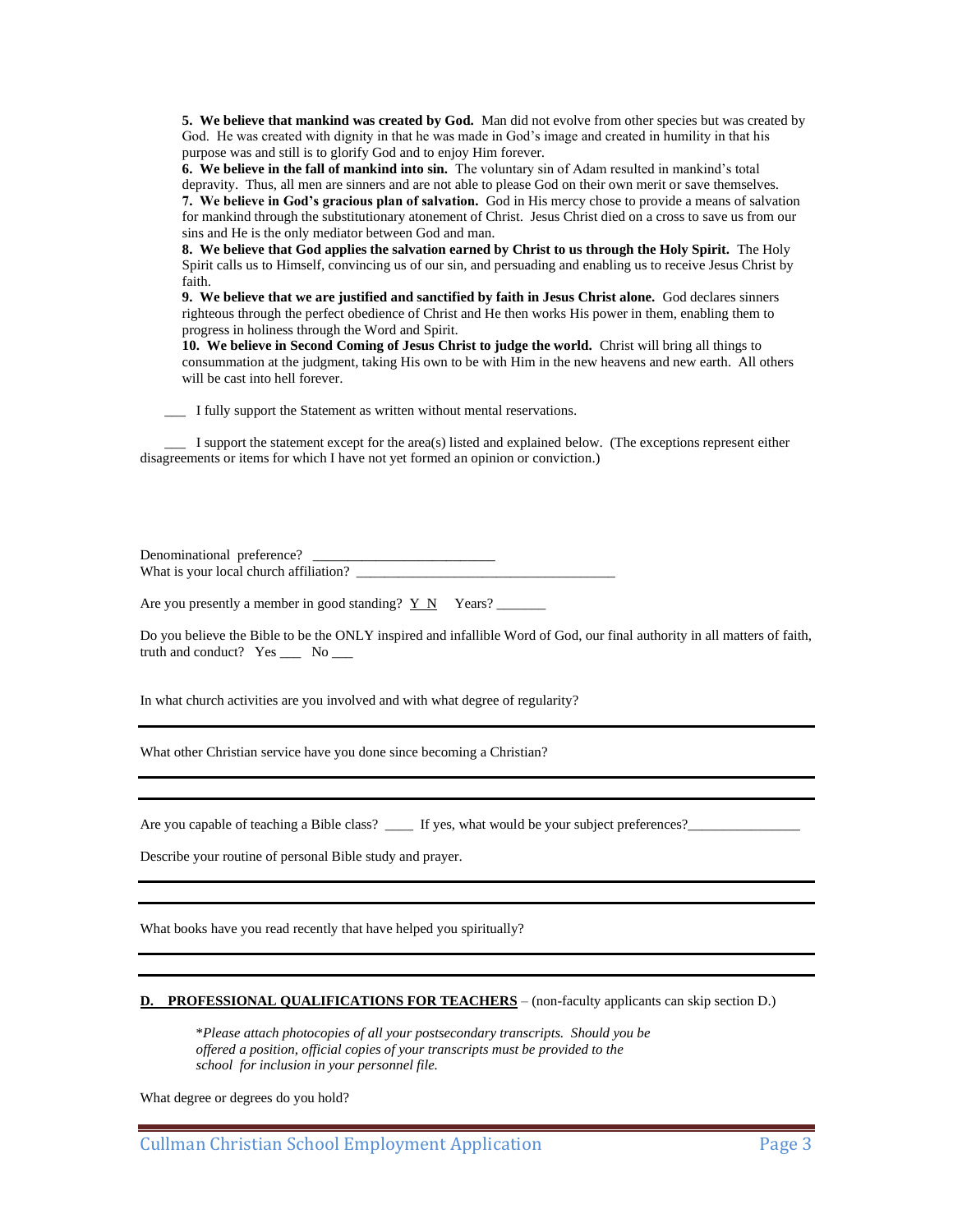| Degree                         | Date Received                                                                                          | <b>Issuing Institution</b>                                                                                             |
|--------------------------------|--------------------------------------------------------------------------------------------------------|------------------------------------------------------------------------------------------------------------------------|
|                                |                                                                                                        |                                                                                                                        |
| Your Major(s)                  |                                                                                                        |                                                                                                                        |
| Your Minor(s)                  |                                                                                                        |                                                                                                                        |
|                                | Cumulative grade point average Bachelor's _____________ Graduate work __________                       |                                                                                                                        |
|                                | Total of semester or quarter units after date of Bachelor's degree                                     |                                                                                                                        |
|                                | Sequentially list your teaching experience with most recent first.                                     |                                                                                                                        |
| School's Name                  | Grades or Subjects                                                                                     | Dates                                                                                                                  |
|                                |                                                                                                        |                                                                                                                        |
|                                |                                                                                                        |                                                                                                                        |
|                                | math, Open Court Reading)? Textbook series preference?                                                 | To what degree are you familiar with various Christian or secular textbook series (i.e. ACSI, A beka, Bob Jones, Saxon |
|                                | List any books or articles that you have read recently that have helped you to grow<br>professionally. |                                                                                                                        |
|                                |                                                                                                        |                                                                                                                        |
| Remains valid for _____ years. |                                                                                                        |                                                                                                                        |
| Endorsement(s)                 | List semester hours in endorsement area(s)                                                             |                                                                                                                        |
|                                |                                                                                                        |                                                                                                                        |
|                                | If you do not hold a certificate, what requirements do you lack?                                       |                                                                                                                        |
|                                |                                                                                                        |                                                                                                                        |

- *Please attach photocopies of any certificates held.*
- *Please arrange for a copy of your college placement file to be forwarded to our school.*

# E. **PERSONAL PHILOSOPHY**

### *Please succinctly answer in one paragraph each of the questions below.*

A. Why do you wish to teach in a Christian school? What is your personal Christian philosophy of education and how you would implement it in the classroom?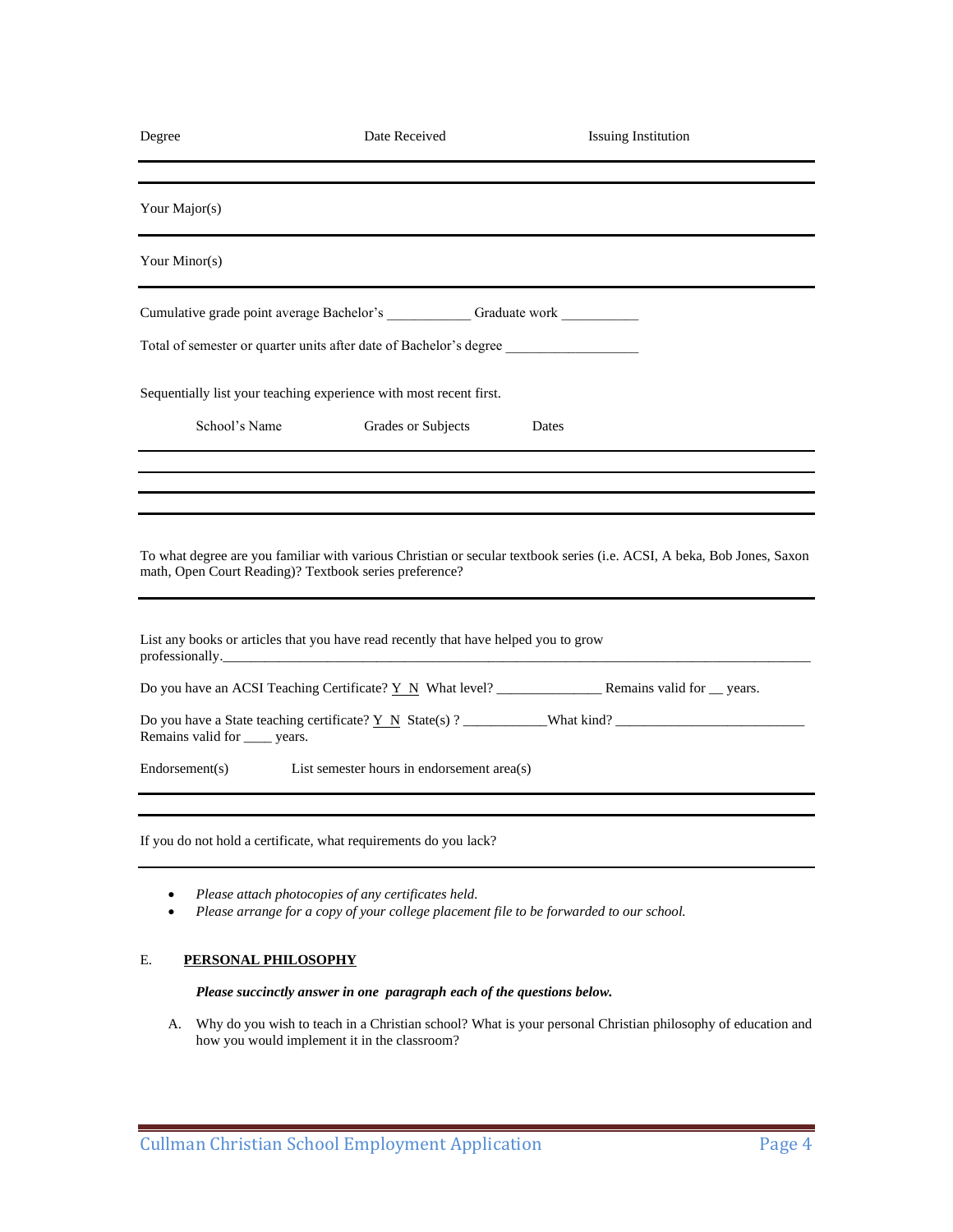- B. What are the main characteristics that distinguish a Christian school from a public school?
- C. What do you consider to be the proper classroom atmosphere for learning?
- D. What is your philosophy of discipline?
- E. What areas do you feel are your strengths? Weaknesses?
- F. What do you believe about the origin of earth and mankind?
- G. Please summarize any additional information that you would like to present regarding your candidacy for this position.

#### F. **EMPLOYMENT HISTORY**

*Please start with your current or most recent employer and work backwards for the past ten years. If necessary, you may attach a separate copy following the same format.*

| Supervisor's Name and Phone Number |  |
|------------------------------------|--|
|                                    |  |
|                                    |  |
|                                    |  |
|                                    |  |
|                                    |  |
|                                    |  |
|                                    |  |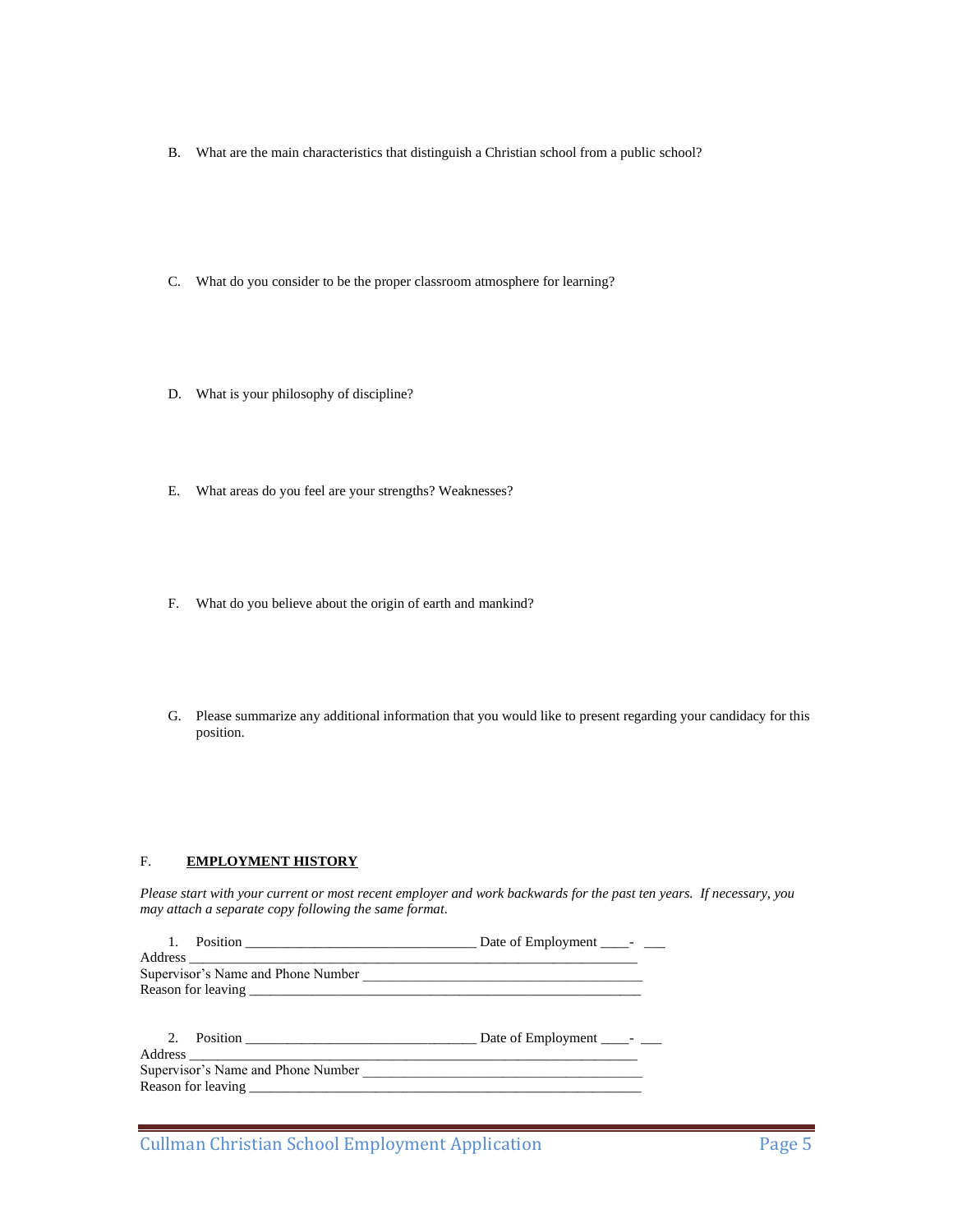Have you ever worked under a different name for any of the employers you have listed? Y N If so, what was the name or names?

Are you holding or have you already signed a contract for next year with any other educational institution?  $Yes \_\_ No \_\_$ .

#### **G. PERSONAL REFERENCES**

Do not list family members or relatives for references. You will also need to sign the Reference Release Form that is attached and return it with this application. Give three references that are qualified to speak of your spiritual experience and Christian service. List your current pastor first.

| Name                           | Complete Address                                                                                                  | Phone number | E-mail address |
|--------------------------------|-------------------------------------------------------------------------------------------------------------------|--------------|----------------|
|                                |                                                                                                                   |              |                |
|                                |                                                                                                                   |              |                |
|                                |                                                                                                                   |              |                |
| principal or supervisor first. | Give three references that are qualified to speak of your professional training and experience. List your current |              |                |
| Name                           | Complete Address                                                                                                  | Phone number | E-mail address |
|                                |                                                                                                                   |              |                |
|                                |                                                                                                                   |              |                |
|                                |                                                                                                                   |              |                |

If you have school age children, do you plan on enrolling them as students at CCS?  $Y_N$  If not, why not?

Our school board has adopted the policy that children of the faculty may attend this school if it has the appropriate grades and programs to meet their needs. Please provide the following information:

3. \_\_\_\_\_\_\_\_\_\_\_\_\_\_\_\_\_\_\_\_\_\_\_\_\_\_\_\_\_\_\_\_\_\_\_\_\_\_\_\_\_\_\_\_\_\_\_\_\_\_\_\_\_\_\_\_\_\_\_\_\_\_\_\_\_\_\_\_\_\_\_\_\_\_\_\_\_\_\_\_\_\_\_\_\_\_\_\_\_

Number of children \_\_\_\_ Ages \_\_\_\_\_\_\_\_\_\_\_\_\_\_\_ names and Grade Levels and Grade Levels and Grade Levels and Grade Levels and Grade Levels and Grade Levels an<br>The contract of the contract of the contract of the contract of the contract of the contract of the contract o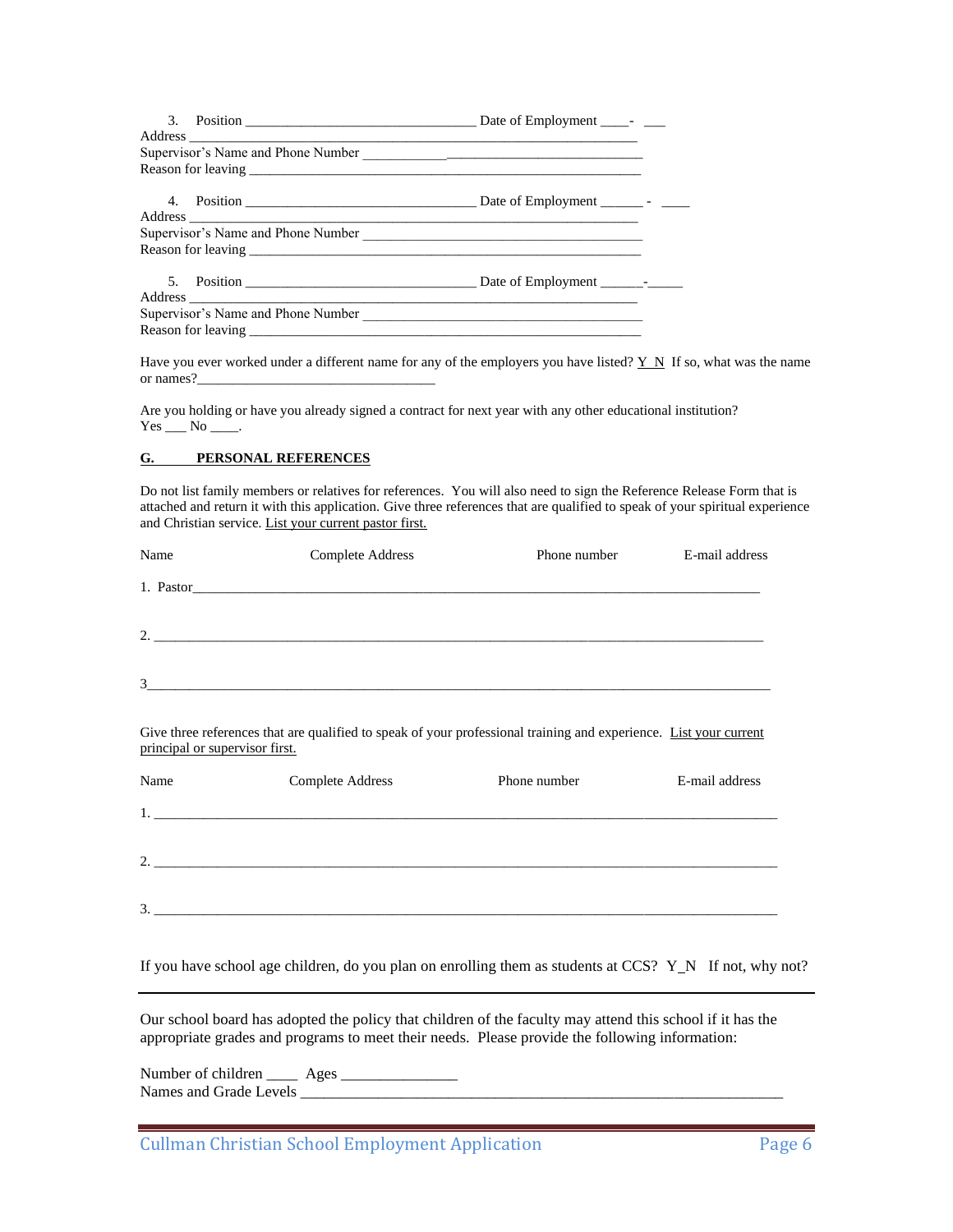# H . **PERSONAL INFORMATION** – *All answers are confidential*

*If your answer is "yes" to any of the questions in this section, please attach a separate sheet indicating the nature of the suit, offense, date, court and disposition or other appropriate explanation. A conviction will not automatically be a bar to employment. Factors such as your age at the time of the crime, seriousness and nature of the violation, time elapsed since the crime, job relatedness and subsequent rehabilitation will be considered.*

Are you presently being investigated or under a procedure to consider your discharge for misconduct by your present employer? Yes \_\_\_\_ No \_\_\_\_

Has any employer ever subjected you to disciplinary action, suspended, terminated, or asked you to leave your job or volunteer position on the grounds of any unlawful sexual behavior, or violation of an employer's sexual misconduct or harassment policy? Yes \_\_\_\_ No \_\_\_\_

Have you ever been charged in civil or criminal proceedings with improprieties regarding children?  $Yes$  No \_\_\_\_\_\_\_

Have you ever entered a plea of guilty, a plea of "no contest"(no lo contend ere), or has any court ever deferred further proceedings without entering a finding of guilty and placed you on probation or in a public service or education program for  $\frac{any}{cd}$  crime other than minor traffic offense? Yes \_\_\_ No \_\_\_

Have you ever been suspended, discharged, or resigned in lieu of discharge from any position?  $Yes$  No \_\_\_\_\_.

Is there any reason why you might be unable to perform the essential duties and responsibilities (please see Appendix) of the position for which you are applying? Yes  $\_\_\_\_\_\_\_\_\_\$ If yes, please explain.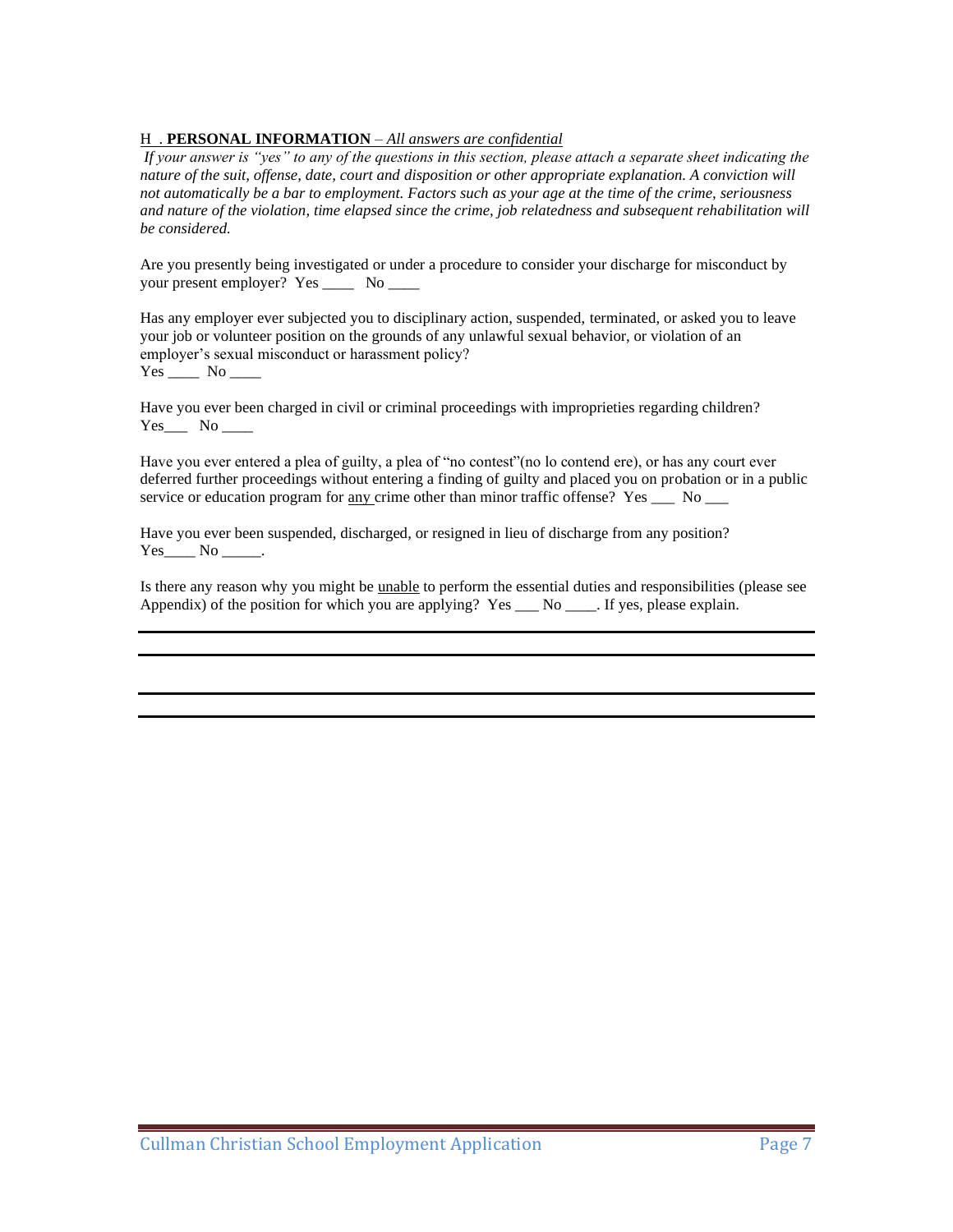

# **AUTHORIZATION TO RELEASE REFERENCE INFORMATION**

I have made application for a position as a teacher with Cullman Christian School. I have authorized the school to investigate references, work records, evaluations, education and other matters related to my suitability for employment.

I authorize references and my former employers to disclose any and all employment records, performance reviews, letters, reports, and other information related to my life and employment, without giving me prior notice of such disclosure

I certify that I have carefully read and do understand the above statements and agree to hold harmless the sender and Cullman Christian School.

Applicant's Name (Print) \_\_\_\_\_\_\_\_\_\_\_\_\_\_\_\_\_\_\_\_\_\_\_\_\_\_\_\_\_\_\_\_

Applicant's Signature

Applicant's Social Security Number \_\_\_\_\_\_\_\_\_\_\_\_\_\_\_\_\_\_\_\_\_\_\_

Date \_\_\_\_\_\_\_\_\_\_\_\_\_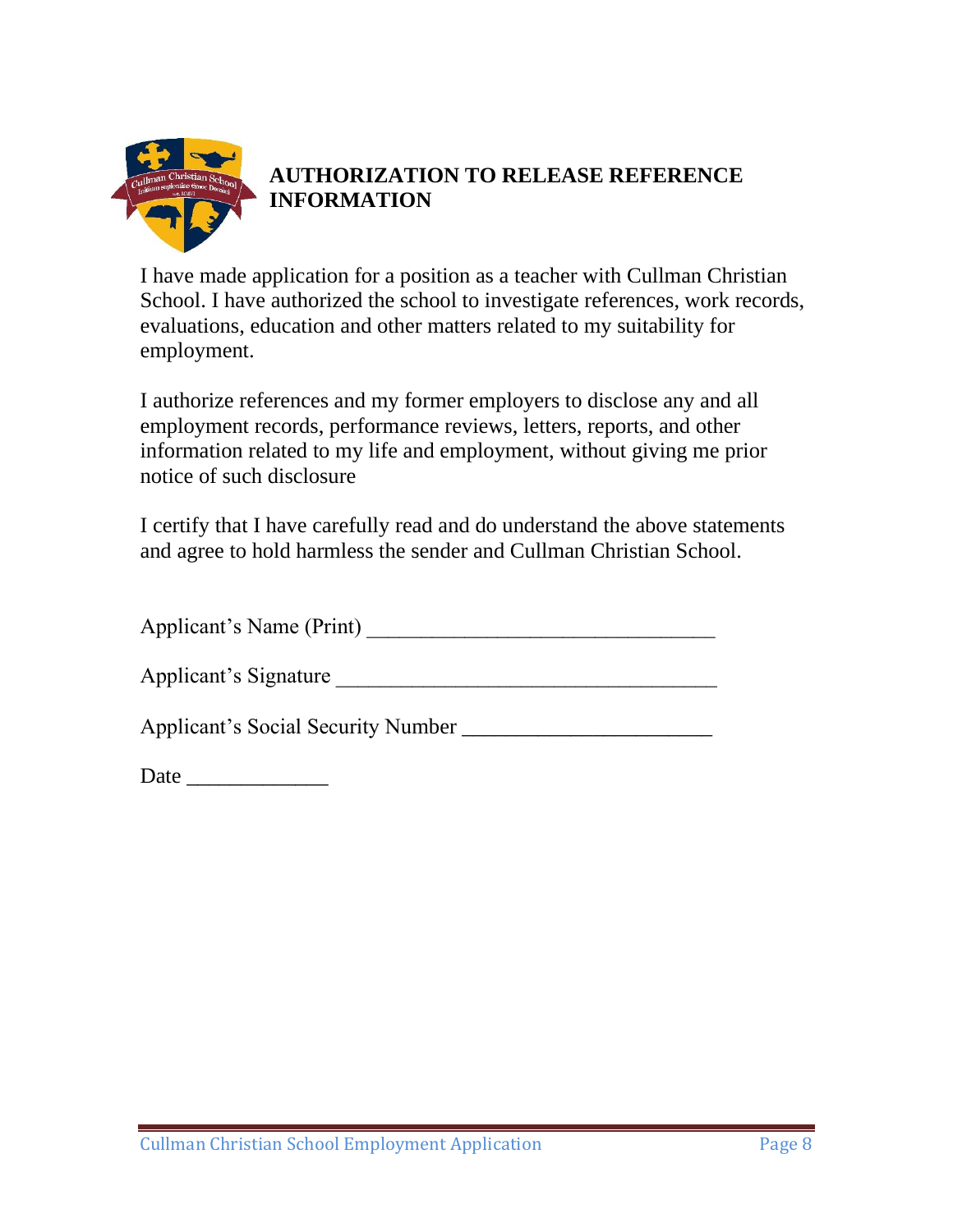# **I. APPLICANT'S CERTIFICATION AND AGREEMENT**

I understand that Cullman Christian School does not discriminate in its employment practices against any person because of race, color, national or ethnic origin, gender, age or qualified disability.

I hereby certify that the facts set forth in this application process are true and complete to the best of my knowledge. I understand that falsification of any statement or omission of fact may prevent me from being hired, may subject me to immediate dismissal regardless of the time elapsed before discovery. If I am released under these circumstances, I further understand and agree that I will be paid and receive benefits only through the day of release.

I authorize Cullman Christian School to thoroughly interview the primary references which I have listed, and secondary references mentioned through interviews with primary references, or other individuals who know me and have knowledge regarding my testimony and work record. I also authorize the school to thoroughly investigate my work records and evaluations, my educational preparation, and other matters related to my suitability for the position.

I authorize my references and my former employers to disclose to the school any and all employment records, performance reviews, letters, reports, and other information related to my life and employment, without giving me prior notice of such disclosure. In addition, I hereby release the school my former employers, references, and all other parties from any claims, demands, or liabilities arising out of or in any way related to such investigation or disclosure. I waive the right to ever personally view any references given to the school.

Since I will be working with children, I understand that I must submit to a fingerprint check by the FBI and possibly other federal and state authorities. I agree to fully cooperate in providing and recording as many sets of my fingerprints as is necessary for such an investigation. I authorize the school to conduct a criminal records check. I understand and agree that any offer of employment that I may receive from the school is conditioned upon the receipt of background information, including criminal background information. The school may refuse employment or terminate conditionally employment if the school deems any background information unfavorable or that it could reflect adversely on the school or on me as a Christian role model.

I declare that during the past year I have not engaged in, at current time I am not engaging in, and promise that I will not during the term of my employment, engage in inappropriate sexual conduct which is contrary to our religious standards. Inappropriate conduct includes, but is not limited to, such behaviors as the following: heterosexual activity outside of marriage (e.g. premarital sex, cohabitation, and extramarital sex), homosexual or lesbian sexual activity, sexual harassment, use or viewing of pornographic material or websites, or sexual abuse or improprieties toward minors as defined by Scripture and federal or state law.

I declare that the above statement is factual and true. My signature below indicates that I meet the moral integrity standards and Christian role model lifestyle requirements of Cullman Christian School.

I understand that this is only an application for employment and that no employment contract is being offered at this time.

I certify that I have carefully read and do understand the above statements.

Signature of Applicant Date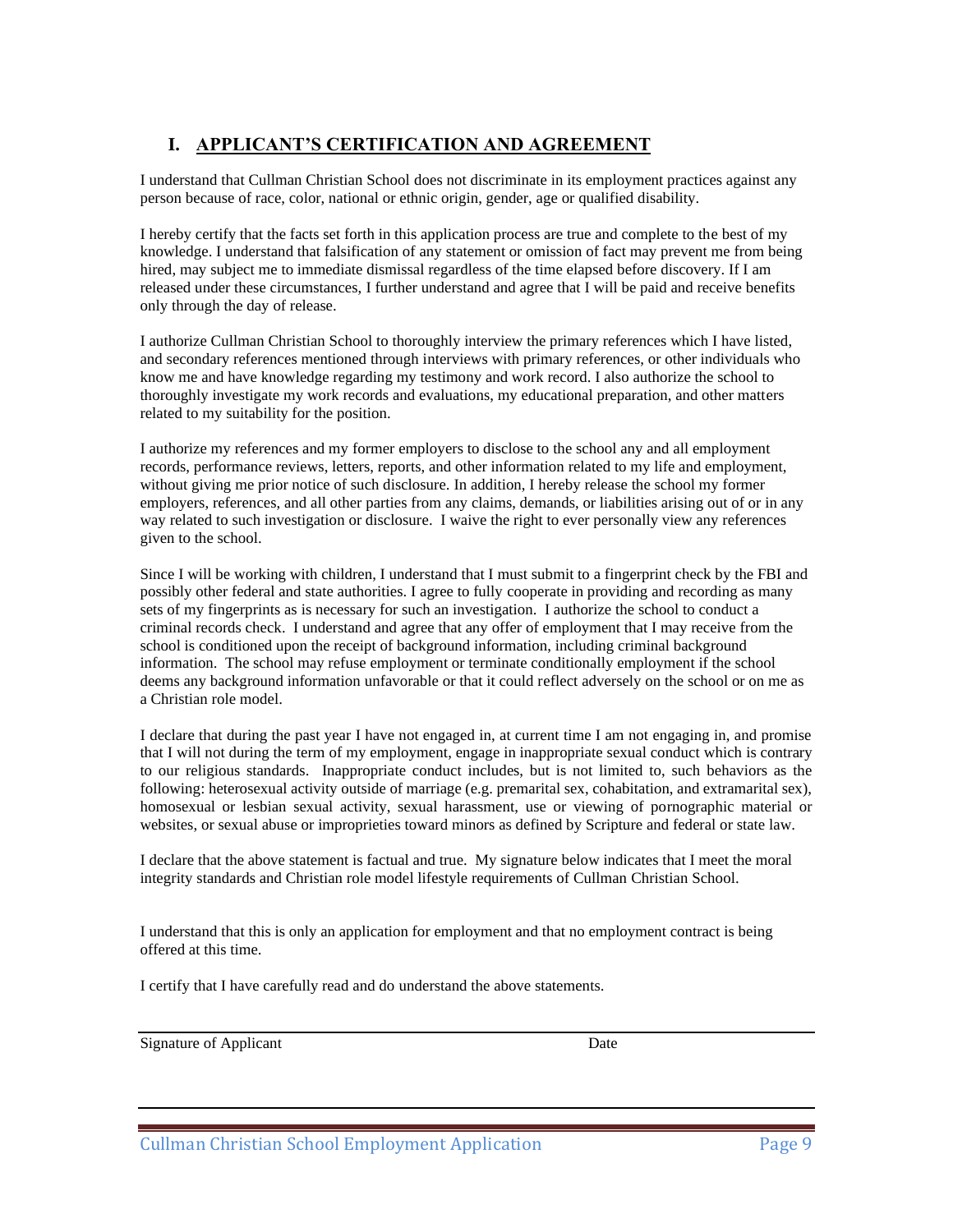## Your Copy- Keep For Reference

## **APPENDIX**

*Please detach the following and keep for your reference. Please return the previous pages to begin the hiring process.*

# **The Ministry of Teaching**

Teachers and school administrators are called by God to help raise up the young in the ways of faith. Jesus, the Savior, was also a teacher. He gathered his disciples and others around him and taught with such conviction and truth that the "many who heard him were astonished, saying, "Where did this man get all this? What is the wisdom given to him? What mighty works are wrought by his hand!" (Mark 6:2). His apostles, likewise, were teachers and gave witness "with great power," through their words and their deeds, and "gave their testimony to the resurrection of the Lord Jesus, and great grace was upon them all" (Acts 4:33).

The ministry of teaching obligates the teacher to assist his or her students in understanding not only mathematics or physics, but how the order and discipline of mathematics or physics reveals the mind of God. It obligates one not only to instruct in geography and history, but to inculcate the faith by helping the students know that God created the mountains, the sea, the rivers, the deserts, the forests, the plains, and all of the creatures that inhabit them, and to learn that human discoveries, empires, conflicts, and social movements are measured by the divinely ordained order. The ministry of teaching requires one not only to help students acquire skill in spelling, reading, grammar, and writing, but to understand that human language is a primary means by which students might explore the wonders of poetry and narrative and Sacred Scripture itself-all of which indirectly or directly disclose salvation history. Regardless of the subject, true teachers minister to their students by helping them follow Paul's admonition:

> *Finally, brethren, whatever is true, whatever is honorable, whatever is just, whatever is pure, whatever is lovely, whatever is gracious, if there is any excellence, if there is anything worthy of praise, think about these things. What you have learned and received and heard and seen in me, do; and the God of peace will be with you*. (Phil. 4:8-9)

Teachers in a Christian school must be ever mindful that they instruct not only through rational explanation of formal subject material but even more powerfully through word, deed, example, and shared experience. Simply put, they teach the faith by modeling the faith and by modeling faithfulness. This is why teachers, even before their first meeting with students, must subscribe to the school's Statement of Faith. This is why teachers are required to give a godly example, both at school and away. Teachers must teach truth and avoid falsehood.

> "*Therefore, putting away falsehood, let everyone speak the truth with his neighbor, for we are members one of another…Let no evil talk come out of your mouths, but only such as is good for edifying, as fits the occasion, that it may impart grace to those who hear"* (Ephesians 4:25,29).

Teachers minister to their students by providing them with faith experiences. They lead the youth in prayer, praise, and mercy. Paul urged Christians to "Let all bitterness and wrath and anger and clamor and slander to be put away from you, with all malice, and be kind to one another, tenderhearted, forgiving one another, as God in Christ forgave you" (Ephesians 4:31-32). Teachers also model the Christian life by being active in their own church community and by serving as an intermediary assisting their students in becoming active in their respective church communities so that those students might be further nurtured in faith with their friends and family around them.

#### **Candidate Profile:**

**Spiritually,** the candidate should possess characteristics that reflect:

- A strong, clear Christian testimony
- Acceptance without reservation CCS Statement of Faith
- A mature, godly spirit
- Participation in a local, evangelical church

**Professionally,** the candidate shall be able to perform each essential duty satisfactorily. The requirements listed are representative of the knowledge, skill, and/ability required.

• Good verbal and written communication skills